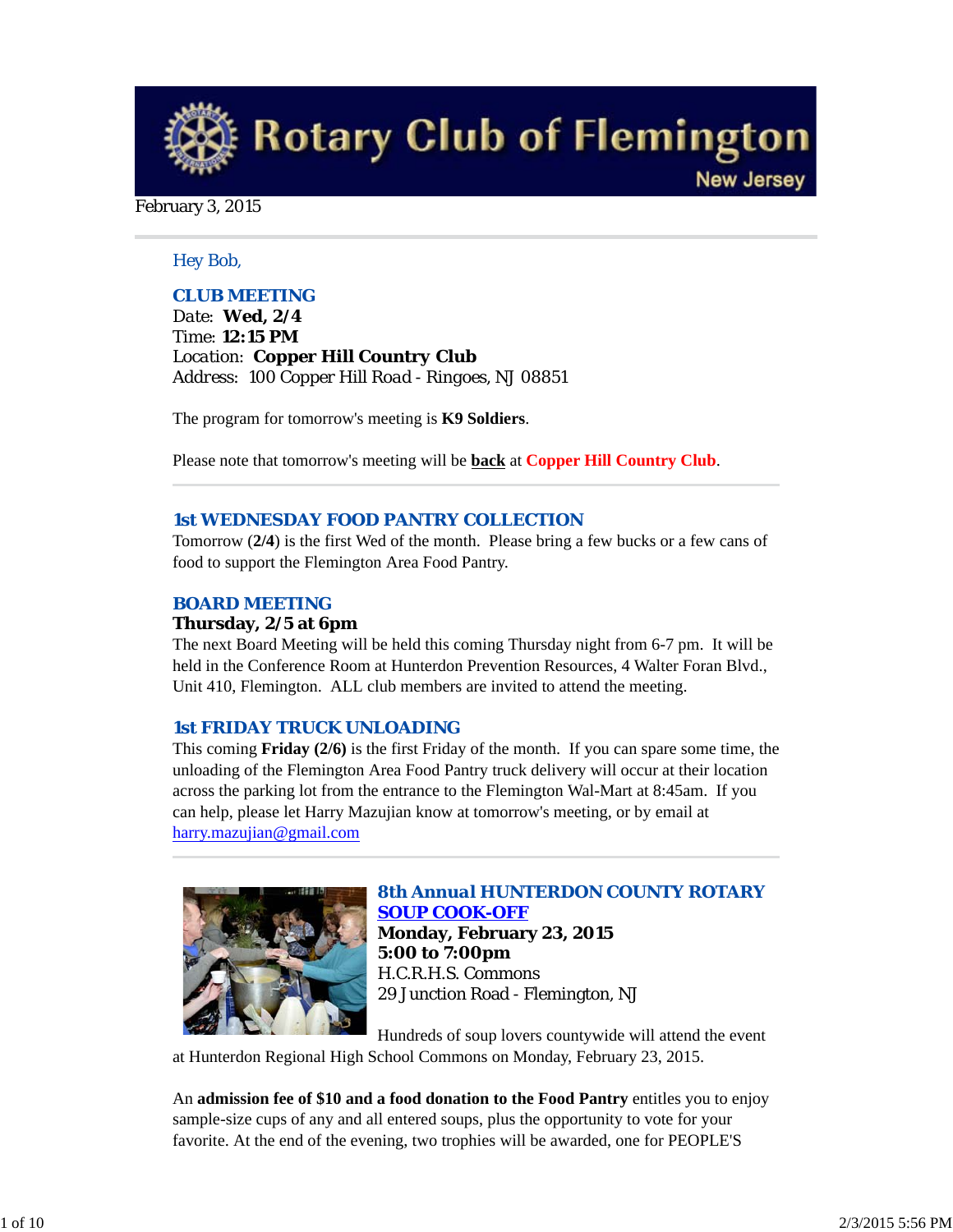CHOICE and one for JUDGE'S CHOICE and each champion will have the honor of displaying the coveted SOUPER BOWL TROPHIES in their restaurant for the year. An additional award will be presented for the BEST VISUAL PRESENTATION so be creative in your table presentation. **Click Here** to visit the website for more information.

**CLICK HERE** to download a copy of the **Restaurant Registration Form**.

## **RESTAURANT ENTRY DEADLINE IS Early February 2015**

A limit of 20 participating restaurants will be accepted on a first-come, first-served basis. One soup entry per restaurant.

# **YOUR PARTICIPATION HELPS FIGHT HUNGER IN HUNTERDON!!!**

All net event proceeds will be donated to the Food Pantries of Hunterdon County. The following are the Food Banks supported:

- **Delaware Valley Interfaith Council**
- **Fisherman's Mark**
- **Flemington Area Food Pantry**
- **North Hunterdon Food Pantry**
- **Open Cupboard Food Pantry**
- **Starfish Food Pantry**

#### **Joint Effort by the Hunterdon County Rotary Clubs**

This event is organized and run as a joint effort by the Rotary Clubs of Flemington, Clinton Sunrise, North Hunterdon, Lambertville-New Hope, Whitehouse and the Hunterdon Horizon eClub. We are service clubs dedicated to helping people in our community and throughout the world. The event is held at the end of February in recognition of Rotary International's Anniversary, which had it's very first meeting on February 23, 1905 in Room 711 of the Unity Building in Chicago as convened by Rotary founder Paul P. Harris

Questions? Contact Event Chair, **Mick Schaible** with any questions or comments. He can be reached at **(609)460-4530** or by email at **Soup@FlemingtonRotaryNJ.org**.



## *Flemington Rotary Donations Project HEALING GARDEN at the Hunterdon Medical Center* Supporting an Eagle Scout Project

The Donations Committee and Board have approved a \$1,250 donation to support a local project to create a **Healing Garden** at the **Hunterdon Medical Center**. The project was started by Robert Vanacore, who is a Boy Scout with Troop 194 here in Flemington. The Healing Garden project was created by Mr. Vanacore to help him earn the honorable rank of Eagle Scout. All of the labor

would be donated to construct the garden, but the material costs were estimated to be roughly \$1,740. Flemington Rotary's donation of \$1,250 brings Robert up to his full financial goal to fund the project.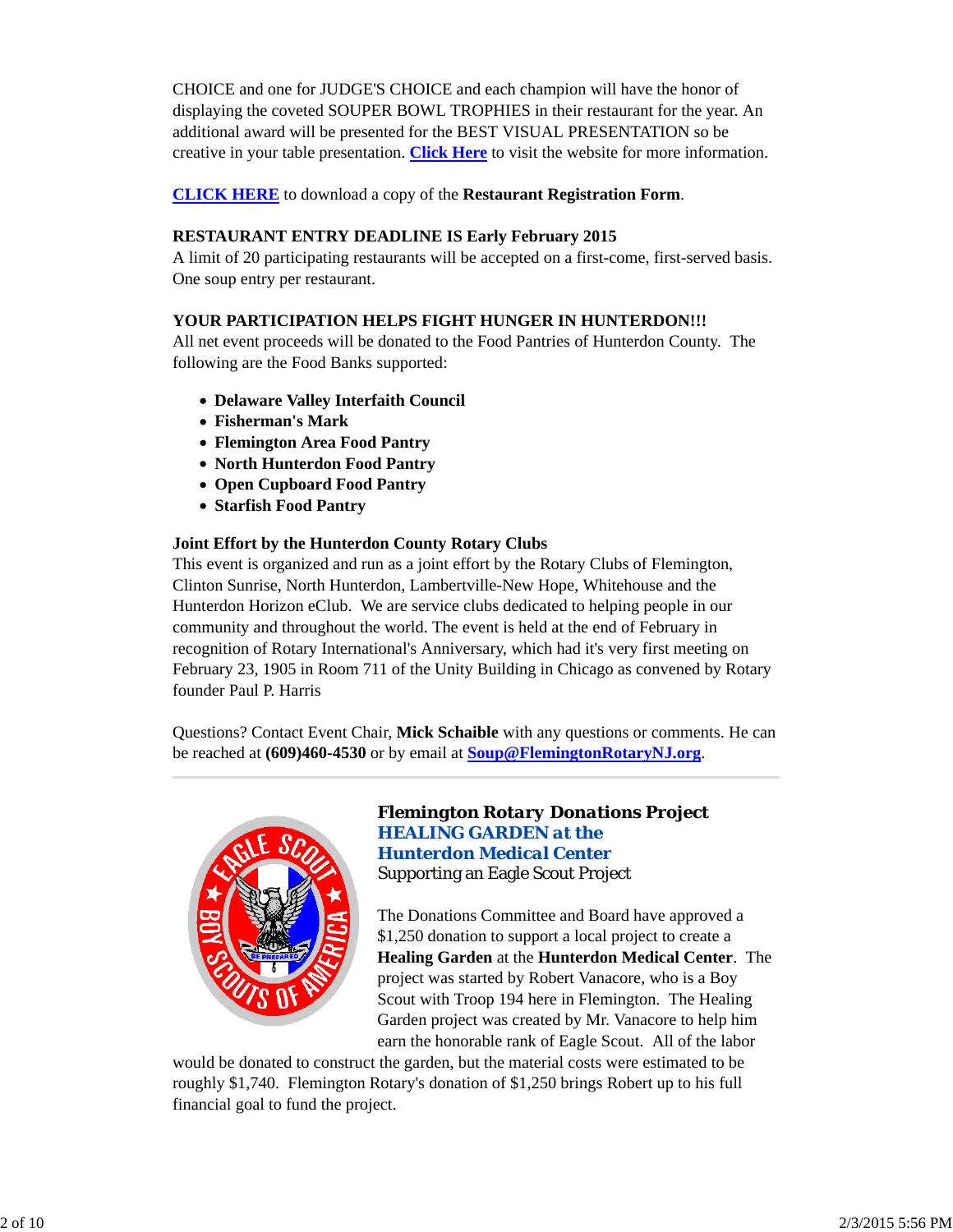Members of Flemington Rotary are also be invited to assist with the construction of the garden as a hands-on project.

**CLICK HERE** to learn more about the project, including photos of where the Healing Garden would be located near the Hunterdon Medical Center's entrance to the Cancer Ward. If you have any other questions, please contact Donations Committee Chair, Terry Ownes.

#### *HELP FEED THE NEED - FEED MY STARVING CHILDREN*

Date: **Saturday, February 21** Time: **2:00 to 4:00 pm** Packing Location: **South Ridge Community Church** Address: **7 Pittstown Road - Clinton, NJ 08809**

President Lynn would like it if you could try and help with this Hunterdon County project, as arranged by Lou Granados of the North Hunterdon Rotary Club.

The following is the message that we received from Lou:

At this time, I've set up reservations for 50 persons for packing as follows:

Saturday, February 21, from 2:00-4:00 PM. The packing location is at South Ridge Community Church, at 7 Pittstown Road, Clinton NJ 08809, behind Wal-Mart and across from the Developmental Center.

Here's the link to the group I've set up for Rotary and Friends of Rotarians: **http://volunteer.fmsc.org/Register/Group/JoinGroup.aspx?gid=605238**

Right now the project is ahead of goal on volunteers and behind goal on donations. This will be my fourth or fifth year doing this; I remember when we thought it was a stretch to pack 250,000 meals. This year it's 2 million!

Best, Lou



# *Rotary EVENING SOCIAL*

**Tuesday, March 24th** Gallo Rosso Ristorante 100 Reaville Avenue - Flemington, NJ

Please mark your calendars for a Flemington Rotary Evening Social, which is planned for Tuesday, March 24th at Gallo Rosso. They are located in The Shoppes at Flemington.

Please bring your spouse, significant other, family member or other guest with you. More info to follow shortly.



# *HARRIE COPELAND MEMORIAL SCHOLARSHIP*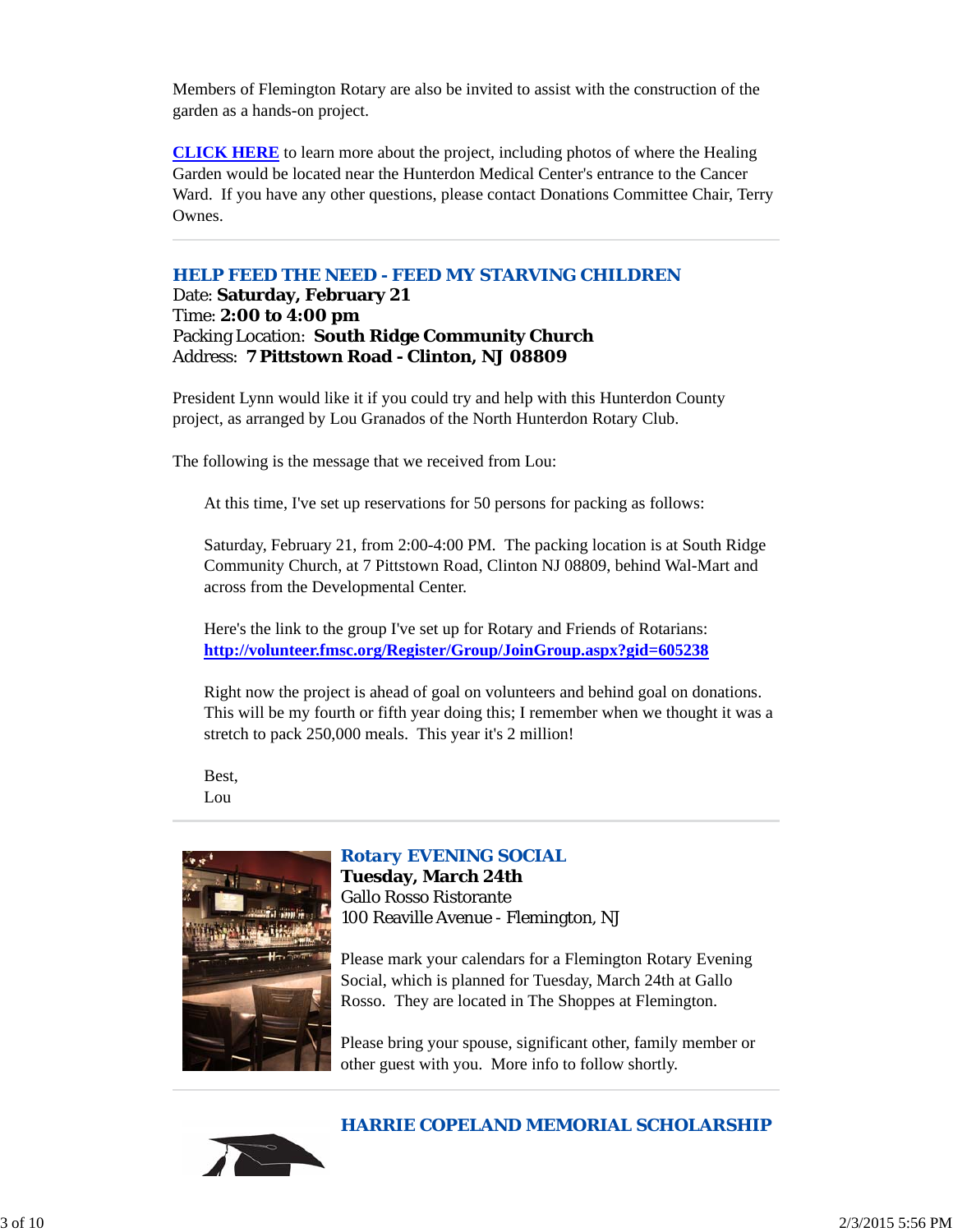

**Scholarship** Past District Governor, Tulsi Maharjan, wanted everyone to know that he has setup a **Harrie Copeland Memorial**

**Scholarship** in Nepal in Harrie's memory.

The scholarship will be given to one student each year in Harrie's name. A very special thanks to Tulsi for remembering Harrie this way.

# *PROPOSED NEW MEMBER* **David W. Harkness (Dave)**

The Membership Committee and Board have approved **Dave Harkness** for potential membership in the Rotary Club of Flemington. Dave has been proposed by Joe Ziegler and has attended a few of our club meetings. He would have the proposed classification of "**Hospital Affairs**". Dave is the "Director, Government & Community Affairs for the Hunterdon Medical Center Foundation". It was noted that Dave has good fundraising experience and consulting and has good relationships with public officials.

# *PROPOSED NEW MEMBER* **Linda King**

The Membership Committee and Board have approved **Linda King** for potential membership in the Rotary Club of Flemington. Linda has been an active member of the Lambertville-New Hope Rotary Club and is looking to transfer her membership to the Flemington Rotary Club. Linda has been proposed by Joe Ziegler and has attended a few of our club meetings. She would have the proposed classification of "**Non-Profit**". She has served as President-Elect, President and Community Service Chair in the Lambertville-New Hope Club. She also judged the Skills USA Entrepreneurship competition for two years. She resides here in Flemington, NJ. She works for Safe in Hunterdon.



# *HUNTERDON COUNTY CHAMBER OF COMMERCE*

As you know, the Rotary Club of Flemington is a member of the H.C. Chamber of Commerce. This enables all Rotarians the ability to attend a Chamber function as a "member". If someone asks you what your business is, you would explain that you are a member representing the Rotary Club of Flemington. **Click Here** to visit the Chamber website for a listing of upcoming events.

# *Hunterdon Chamber Internet Radio "THE ROTARY HOUR"* **Mondays from 11am to 12noon**

PDG Megan Jones-Holt is the host of "The Rotary Hour" on the Hunterdon Chamber Internet Radio station and is looking for guests to have on the show. If you are intersted, please get in touch with Megan at (908)894-4590 or **mjonesholt@gmail.com**. **Click Here** to listen to the Hunterdon Chamber Internet Radio station from your PC, smart phone, mobile device, etc.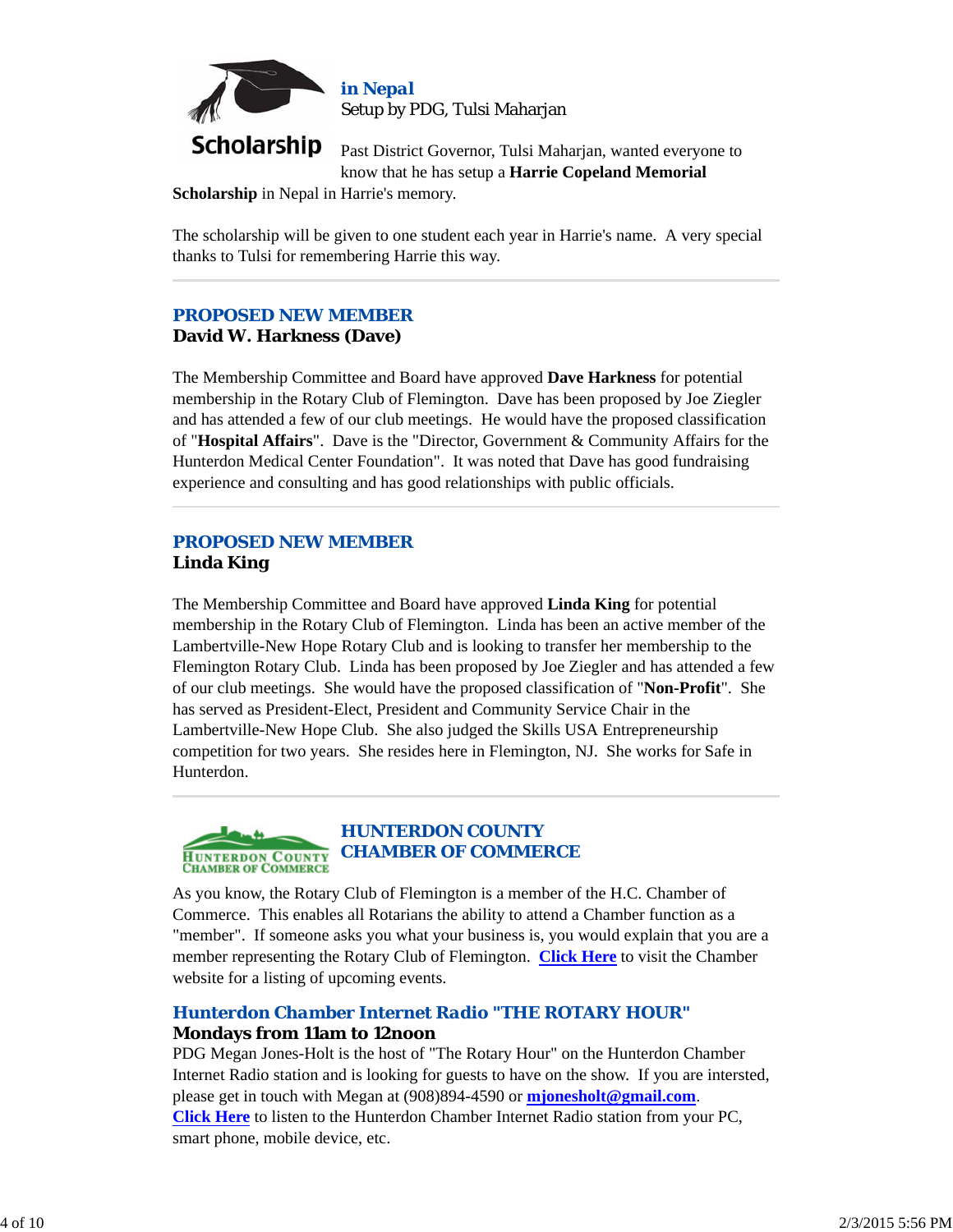#### *FLEMINGTON BUSINESS IMPROVEMENT DISTRICT* www.downtownflemington.com FLEMINGTON

If you would like to learn more about events and activities going on around Flemington, please **CLICK HERE** to visit the Flemington Business Improvement District (BID) website.

#### *ROTARY DISTRICT 7510 NEWS*

**Click Here** to read the current news from our Rotary District 7510.

## *SPEAKERS & PROGRAMS BEING SOUGHT*

We are always seeking new or creative ideas for upcoming meeting programs and speakers. If you have any leads, please pass them onto Mick Schaible. **Click here** to generate an email directly to Mick.

# *UPCOMING DATES TO NOTE*

#### **Summary of Upcoming Club Meeting Programs**:

Wed, 2/04: K9 Soldiers Wed, 2/11: Jennifer Mohamed, Esquire - Human Rights attorney specializing in human trafficking, who works with the United Nations in India. Wed, 2/18: TBA Wed, 2/25: H.C.R.H.S.'s Teacher of the Year and Support Staff Member of the Year

Wed, 3/04: TBA Wed, 3/11: Craig Williams, Esq. (Director of Community Development for NORWESCAP) Wed, 3/18: TBA Wed, 3/25: TBA

**Next RCOF Board Meeting**: Thursday, 2/5/2015 at 6pm (usually the 1<sup>st</sup> Thursday). Next Membership Meeting: Wed, 2/11/2015 at 1:30 PM (usually the 2<sup>nd</sup> Wed).

**Upcoming RCOF Club Events, Fundraisers, Fellowship Events, Etc**.: Mon, 2/23: **Hunterdon County Rotary Soup Cook-Off** at the H.C.R.H.S. Commons Sat, 6/6: **Pedals for Progress** Bicycle, Sewing Machine & Sports Gear Collection

#### **Rotary District 7510 Events & Functions:**

Wed, 2/25: **President-Elect Training Seminar (PETS 1)** (Bridgewater Marriott Hotel, 700 Commons Way, Bridgewater, NJ) from 6pm to 9pm

Fri-Sat, March 20-21: **President-Elect Training Seminar (PETS 2)** (Hanover Marriott Hotel, 1401 Route 10 East, Whippany, NJ)

Sat, March 28: **District 7510 Day of Hunger** (plan your own Club event for this) Sat, April 11: **Rotary Leadership Institute** (Seton Hall University, West Orange, NJ) Fri-Sun, May 1-3: **2015 Rotary District Conference** (Harrah's Atlantic City Resort & Casino, 777 Harrah's Boulevard, Atlantic City, NJ)

Wed, May 27: **Rotary District Assembly** at 2:30pm (Bridgewater Marriott Hotel, 700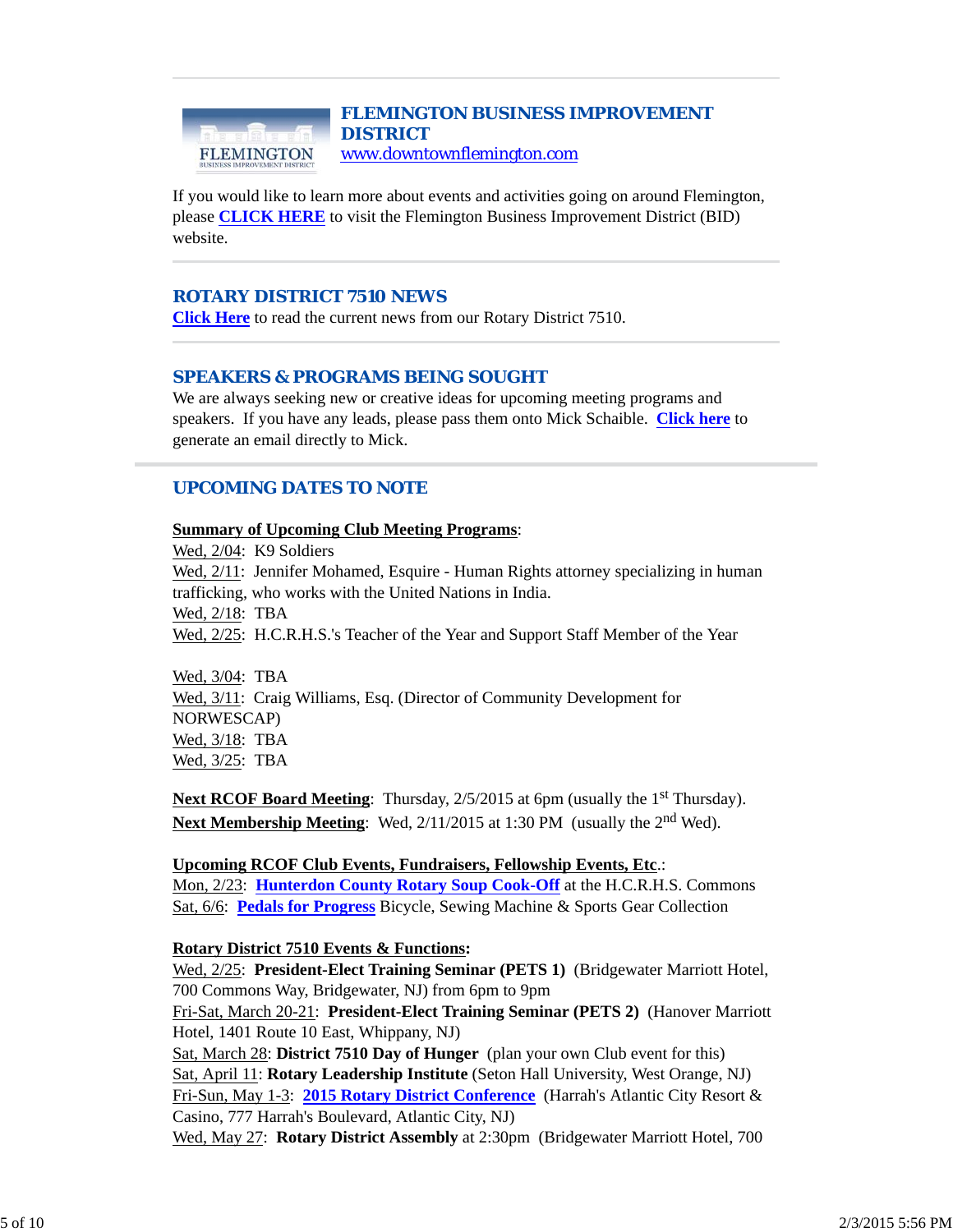Commons Way, Bridgewater, NJ) Sat-Tues, June 6-9: **Rotary International Convention** in Sao Paulo, Brazil Thurs, 6/25: **District Changing of the Guard Dinner** (Primavera Regency, 1080 Valley Road, Stirling, NJ)

#### *COMMITTEE LIST:*

**Click Here** to download the listing of all current Club Committee's and its members.

#### *"MEMBERS ONLY" WEBSITE:*

#### **Click Here for the Members Only section of the website to find:**

- 1) The "Membership Proposal Form" to propose a new member.
- 2) New Member Information.
- 3) An Online Copy of the Club Membership Directory.
- 4) A Link to All Photos Albums of the Club.

#### *ROTARY WEBSITE LINKS:*

Rotary International: **www.Rotary.org** Rotary District 7510: **www.RotaryNJ.org**

#### *NEARBY ROTARY CLUB MEETINGS:*

As A Rotarian, you are Welcome to attend a Rotary Club meeting anywhere in the world. Click here for the Rotary Club Locator App. Or see below for some local meetings:

#### Mondays

**Lambertville/New Hope** (6:30 pm) - Lambertville Station Restaurant; 11 Bridge Street, Lambertville NJ 08530

**Piscataway** (12:15 pm) - Radisson Hotel; 21 Kingsbridge Road, Piscataway, NJ 08854

#### Tuesdays

**Whitehouse** (12:15 pm) - Max's 22; 456 Route 22 West, Whitehouse Station, NJ 08889 **Princeton** (12:15 pm) - The Nassau Club; 6 Mercer Street, Princeton, NJ 08540 **Bridgewater-Bound Brook** (12:15 pm) - Arbor Glenn; 100 Monroe St, Bridgewater 08807

#### Wednesdays

**Branchburg Township** (7:30 am): Stoney Brook Grille; 1285 Route 28, North Branch, NJ 08876

**Flemington** (12:15pm): Copper Hill Country Club; 100 Copper Hill Road, Ringoes, NJ 08851

**Hillsborough Township** (6:15 pm): Pheasant's Landing; 311 Amwell Road (Rt. 514), Hillsborough, NJ 08844

#### Thursdays

**Clinton Sunrise** (7:30 am): Clinton Fire Department; New Street, Clinton, NJ 08809 **Somerville/Bridgewater** (12:15 pm): Bridgewater Manor; 1251 US Highway 202/206, Bridgewater, NJ 08807

**Trenton** (12:15 pm): Freddie's Tavern; 12 Railroad Avenue, West Trenton, NJ 08628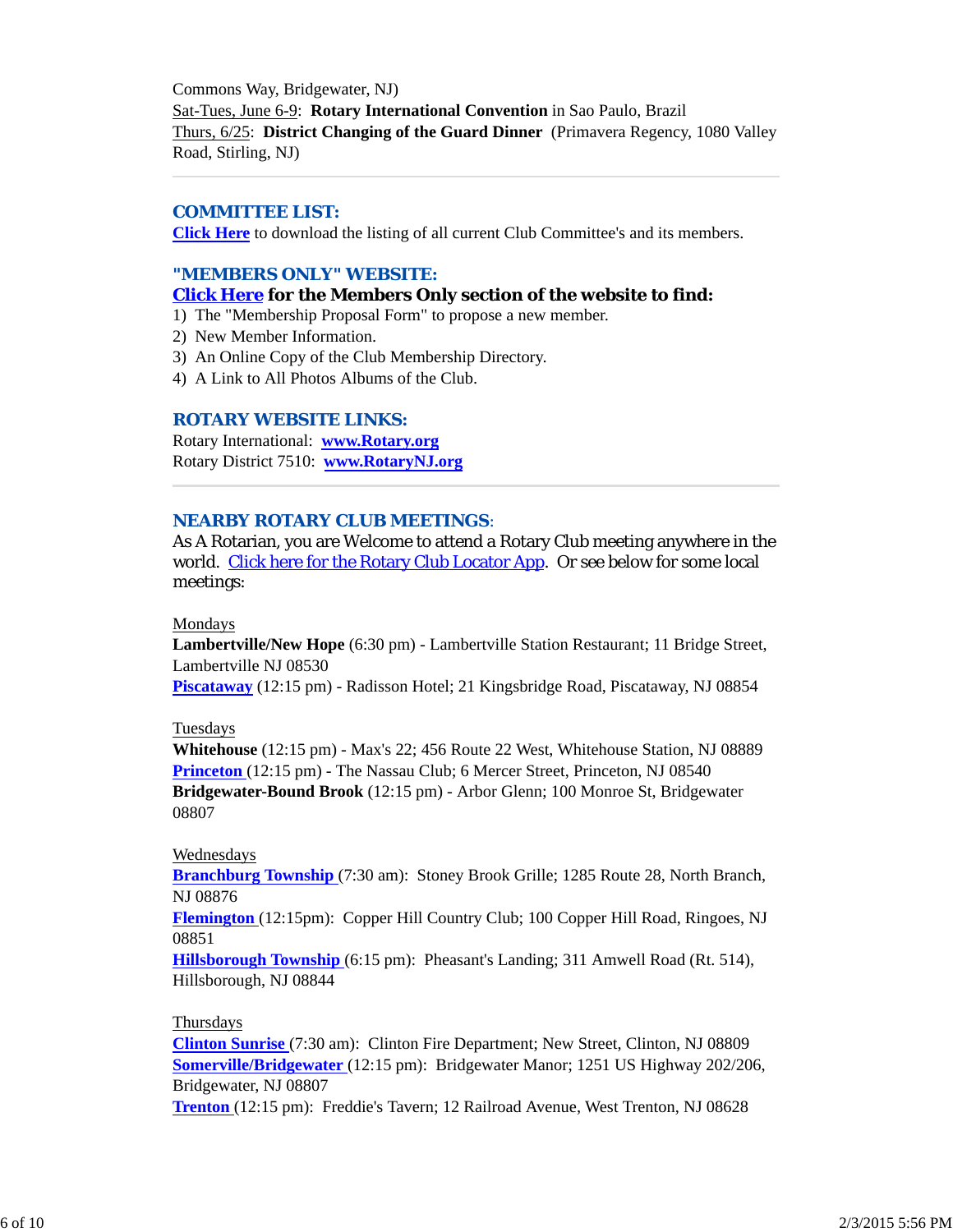Fridays **North Hunterdon** (12:15 pm): Beaver Brook County Club; 25 County Club Drive, Annandale, NJ 08801 **Princeton Corridor** (12:15pm): Hyatt Regency; 102 Carnegie Center, Rt. 1 North, Princeton, NJ 08540

# eClub

**Rotary eClub of Hunterdon Horizon**: View website for meetings or online makeups.

# RI President's Call for Action in **2014-2015**: **"Light Up Rotary" Rotary Club of Flemington - Our 91st Year**

Founded October 3, 1923 \* Charter #1529 \* District 7510

| President                                                                                                                                                                                                                                                                                                                                                                                                                                           | <b>Lynn Hyman</b>                       |  |  |
|-----------------------------------------------------------------------------------------------------------------------------------------------------------------------------------------------------------------------------------------------------------------------------------------------------------------------------------------------------------------------------------------------------------------------------------------------------|-----------------------------------------|--|--|
| President-Elect                                                                                                                                                                                                                                                                                                                                                                                                                                     | <b>Mick Schaible</b>                    |  |  |
| Secretary                                                                                                                                                                                                                                                                                                                                                                                                                                           | <b>Michele Kavanagh</b>                 |  |  |
| Treasurer, General                                                                                                                                                                                                                                                                                                                                                                                                                                  | <b>Bob Newland</b>                      |  |  |
| Treasurer, Lunch                                                                                                                                                                                                                                                                                                                                                                                                                                    | D.J. Wright                             |  |  |
| <b>Board Members</b>                                                                                                                                                                                                                                                                                                                                                                                                                                | Ira Liebross (immediate past president) |  |  |
|                                                                                                                                                                                                                                                                                                                                                                                                                                                     | <b>Ken Skowronek</b>                    |  |  |
|                                                                                                                                                                                                                                                                                                                                                                                                                                                     | <b>Joe Ziegler</b>                      |  |  |
| Sergeant-at-Arms                                                                                                                                                                                                                                                                                                                                                                                                                                    | <b>Karen Widico</b>                     |  |  |
| <b>RI</b> President                                                                                                                                                                                                                                                                                                                                                                                                                                 | Gary C.K. Huang (Taiwan)                |  |  |
| District Governor (DG)                                                                                                                                                                                                                                                                                                                                                                                                                              | Melvin I. Kevoe "Mel" (Springfield, NJ) |  |  |
| District Governor Elect (DGE)                                                                                                                                                                                                                                                                                                                                                                                                                       | Hal Daume (Berkeley Heights, NJ)        |  |  |
| District Governor Nomimee (DGN)                                                                                                                                                                                                                                                                                                                                                                                                                     | <b>Charles Minton</b> (Union, NJ)       |  |  |
| <b>Assistant District Governor (ADG)</b>                                                                                                                                                                                                                                                                                                                                                                                                            | Mike Toscani (Lambertville-New Hope)    |  |  |
| Club Meetings: Wednesday, 12:15 pm, Copper Hill Country Club<br>$100 \Omega$ $\overline{C}$ $\overline{C}$ $\overline{C}$ $\overline{C}$ $\overline{C}$ $\overline{C}$ $\overline{C}$ $\overline{C}$ $\overline{C}$ $\overline{C}$ $\overline{C}$ $\overline{C}$ $\overline{C}$ $\overline{C}$ $\overline{C}$ $\overline{C}$ $\overline{C}$ $\overline{C}$ $\overline{C}$ $\overline{C}$ $\overline{C}$ $\overline{C}$ $\overline{C}$ $\overline{C$ |                                         |  |  |

100 Copper Hill Road, Ringoes 08551



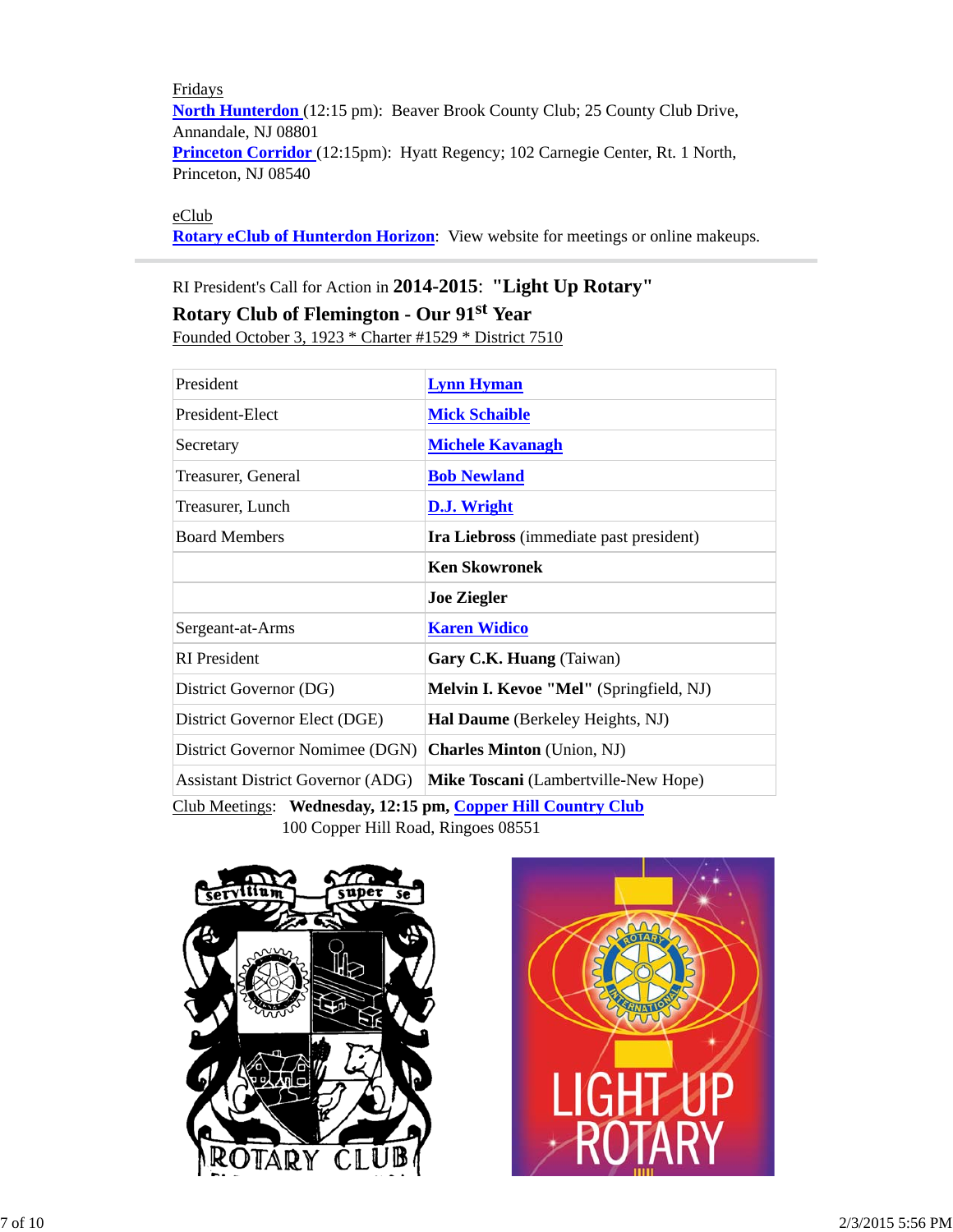



*MISSION STATEMENT*: The mission of Rotary International is to assist and guide Rotarians and Rotary clubs to accomplish the Object of Rotary to ensure Rotary's continuing relevance and to help build a better world, emphasizing service activities by individuals and groups that enhance the quality of life and human dignity, encouraging high ethical standards, and creating greater understanding among all people to advance the search for peace in the world.

**THE OBJECT OF ROTARY:** The object of Rotary is to encourage and foster the ideal of service as a basis of worthy enterprise and, in particular, to encourage and foster:

**1st**: The development of acquaintance as an opportunity for service;

**2nd**: High ethical standards in business and professions, the recognition of the worthiness of all useful occupations, and the dignifying of each Rotarian's occupation as an opportunity to serve society;

**3rd**: The application of the ideal of service in each Rotarian's personal, business and community life;

**4th**: The advancement of international understanding, goodwill, and peace through a world fellowship of business and professional persons united in the ideal of service.

**THE 4-WAY TEST:** "Of the things we think, say or do:

- **1st**: Is it the Truth?
- 2<sup>nd</sup>: Is it Fair to all concerned?
- **3rd**: Will it build goodwill and better friendships?
- **4th**: Will it be beneficial to all concerned?"

#### *ROTARY's AVENUE'S OF SERVICE*:

**1)** Through **Club Service**, we have fun, build lasting friendships, and make sure that our club runs well.

**2)** Through **Vocational Service**, we volunteer our professional skills to serve others and promote integrity in everything we do.

**3)** Through **Community Service**, we address local needs and work with our community to bring lasting improvements.

**4)** Through **International Service**, we meet humanitarian needs around the globe and promote world understanding and peace.

**5)** Through **Youth Service**, we work with young people to help them become the next generation of leaders, visionaries, and peacemakers.

#### **2014-2015 CLUB MEMBER ROSTER Rotary Club of Flemington, NJ** Current Number of Members: 44

| <b>Rotarian</b>             | <b>Member Since</b> | <b>Classification</b>           |
|-----------------------------|---------------------|---------------------------------|
| Black, Bruce B.             | 2007                | <b>Health and Fitness</b>       |
| Bohler, Herbert C. (Herb)   | 1977                | <b>Specialty Advertising</b>    |
| Chittenden, Robert L. (Bob) | 2003                | M.E.F.P. Consulting Engineering |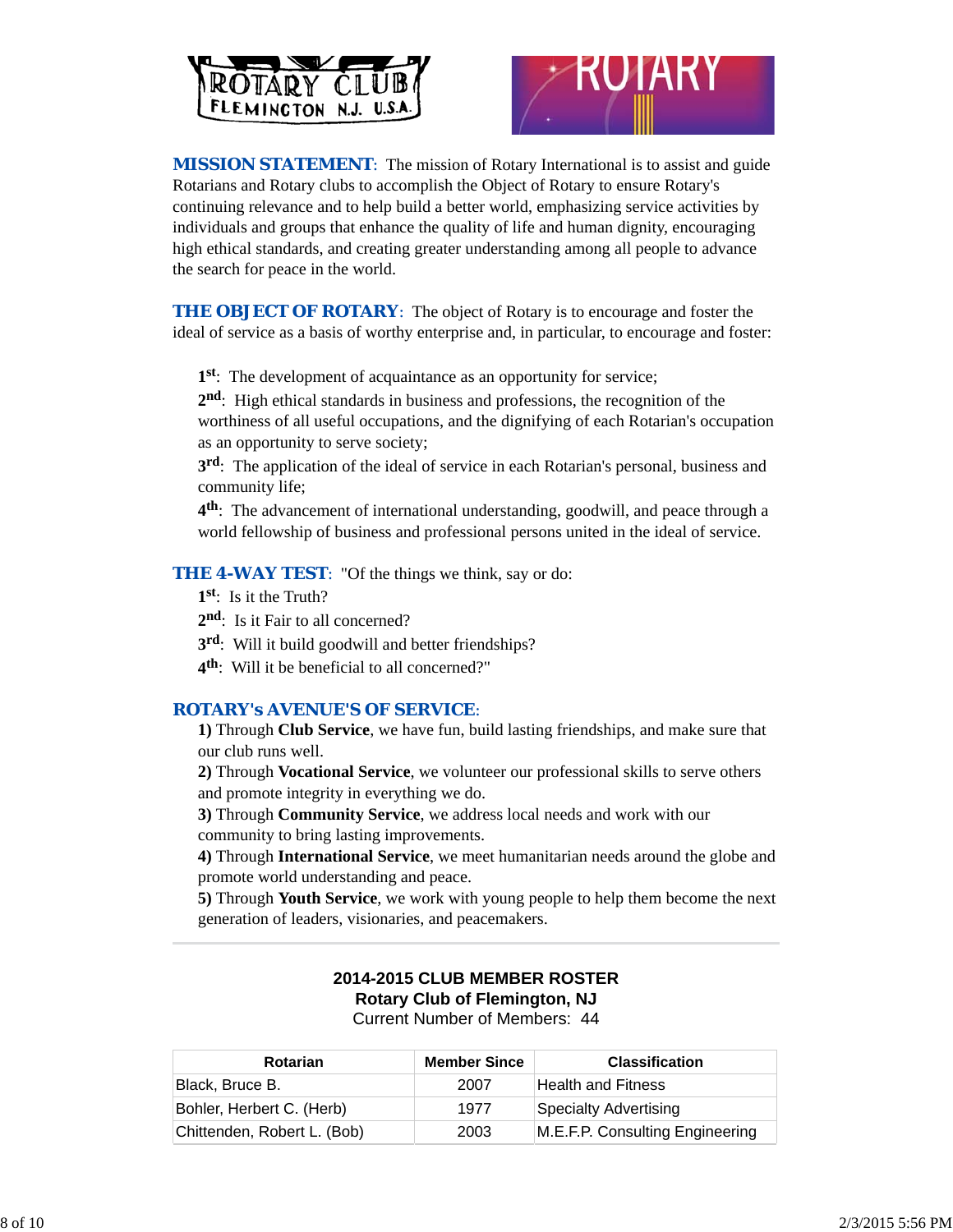| Clark, Arthur L. (Sandy)           | 1987 | Printing                       |
|------------------------------------|------|--------------------------------|
| Davidson, James G. (Jim)           | 2002 | <b>Rubber Products</b>         |
| <b>Erskine, John</b>               | 2014 | <b>Youth Development</b>       |
| Ferrari, Frederick J. (Fred)       | 1964 | Orthodontia                    |
| Fisher, Charles H. (Charlie)       | 1961 | <b>Funeral Services</b>        |
| Fisher, Thomas H. (Tom)            | 2012 | Property & Casualty Insurance  |
| Harrison, Jeffrey (Jeff)           | 1996 | Psychotherapy                  |
| Hennessy, Jr., Richard (Rich)      | 2010 | <b>Financial Advisor</b>       |
| Hyman, Lynn                        | 2010 | <b>Retail Banking</b>          |
| Kamnitsis, Christopher P. (Chris)  | 2001 | <b>Financial Planning</b>      |
| Kavanagh, Michele                  | 2013 | <b>Community Banking</b>       |
| Liebross, Ira                      | 1997 | <b>Family Medicine</b>         |
| Loew, Darren                       | 2002 | Orthodontics                   |
| Martin, Teresa (Terry)             | 1993 | Solid Waste/Recycling          |
| Mazujian, Harry                    | 2004 | Clergy                         |
| McWilliams, Nancy                  | 1992 | Psychotherapy                  |
| Metz, Kim                          | 2007 | <b>Technical Education</b>     |
| Muller, George D.                  | 1964 | <b>Cut Glass Manufacturing</b> |
| Nastasi, William (Bill)            | 1996 | <b>General Contracting</b>     |
| Newland, Robert D. (Bob)           | 1998 | Insurance                      |
| Ownes, Terry M.                    | 1987 | <b>Floor Covering</b>          |
| Phelan, Christopher J. (Chris)     | 2009 | <b>Chamber Of Commerce</b>     |
| Randolph, R. Wayne                 | 1982 | <b>Veterinary Medicine</b>     |
| Reinbacher, Otto A.                | 1997 | Clergy                         |
| Rogow, Stephen S. (Steve)          | 1973 | Orthodontics                   |
| Schaible, R. Michael (Mick)        | 1998 | <b>Appraisal Services</b>      |
| Skowronek, Kenneth J. (Ken)        | 1994 | <b>Family Law</b>              |
| Sollner, Richard F. (Dick)         | 1962 | Air Transportation             |
| <b>Steffner, Christina (Chris)</b> | 2014 | <b>Education</b>               |
| Stothoff, Richard H. (Dick)        | 1966 | Sanitary Engineering           |
| Stout, Deborah (Debbie)            | 2013 | <b>Retail Banking</b>          |
| Thatcher, Thomas P. (Tom)          | 2006 | <b>Professional Planning</b>   |
| Weinstein, Theodore H. (Ted)       | 1994 | <b>Pulmonary Medicine</b>      |
| Widico, Karen A.                   | 1997 | <b>Public Health Services</b>  |
| Williams, Gwen                     | 1991 | Purchasing/Manufacturing       |
| Wise, Robert (Bob)                 | 1992 | <b>Hospital Administration</b> |
| Woske, Harry                       | 1977 | Cardiology                     |
| Wright, Daniel J. (D.J.)           | 2003 | <b>Funeral Services</b>        |
| Zanetti, Edward G. (Ed)            | 1971 | Plumbing & Heating             |
| Ziegler, Joseph E. (Joe)           | 1988 | <b>Investment Advisor</b>      |
| Zullo, John J. (Johnnie)           | 1987 | <b>Chemical Engineering</b>    |